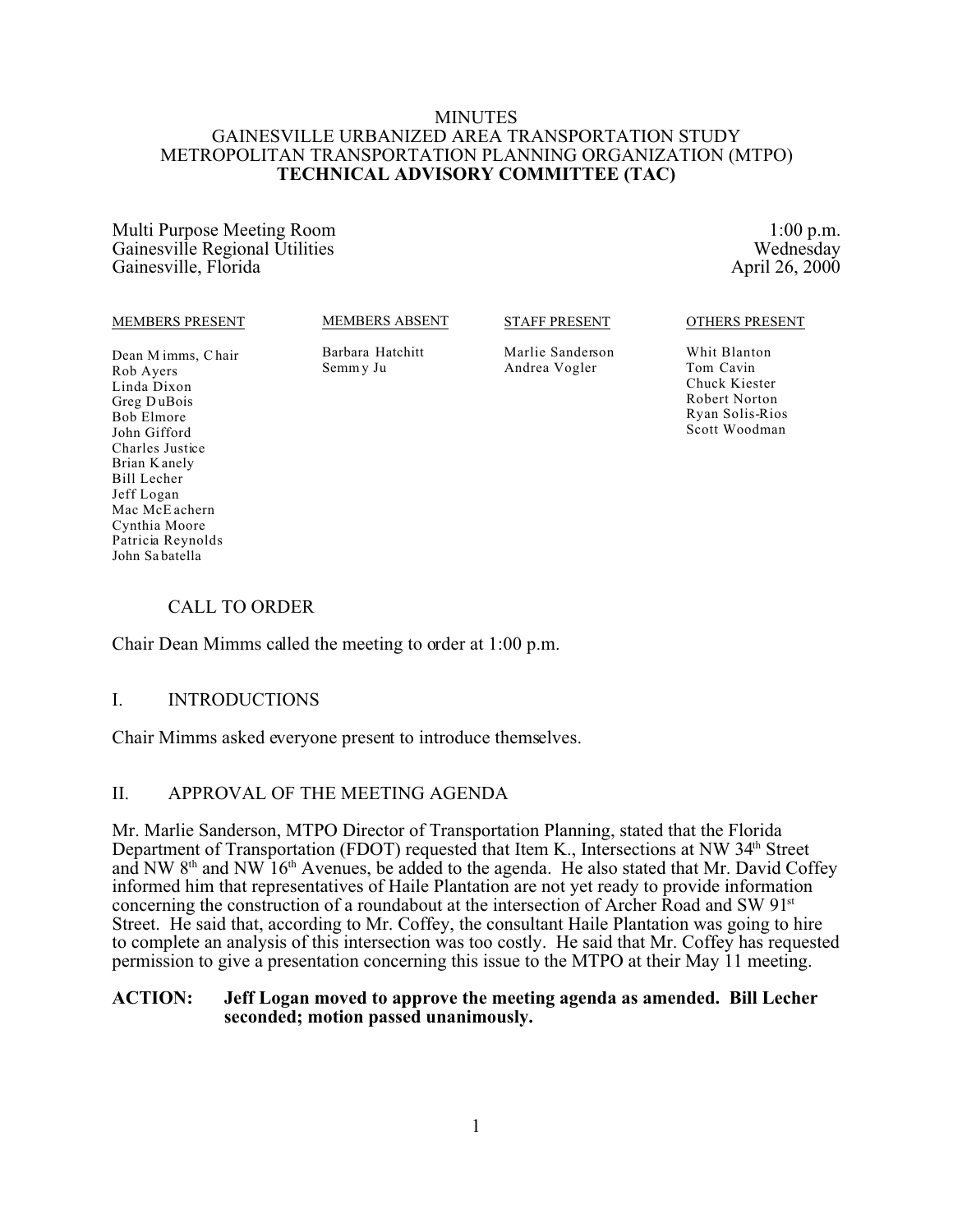## III. APPROVAL OF THE MARCH 22 MINUTES

Ms. Linda Dixon, City of Gainesville Transportation Planning Analyst, requested that page 6, Item K., be changed to Archer Road west of SW  $16<sup>th</sup>$  Avenue Pedestrian Safety Issues. She also requested that Number One under Item K. be changed to "... at the intersection of Archer Road and SW 23rd Drive".

### **ACTION: Linda Dixon moved to approve the March 22, 2000 minutes as amended. Mac McEachern seconded; motion passed unanimously.**

### IV. CHAIRMAN'S REPORT

Mr. Sanderson stated that the next MTPO meeting is scheduled for May 11, 2000 and the next TAC meeting is scheduled for May 10, 2000. He noted that the purpose of the May 10 meeting will be to discuss issues concerning the long range transportation plan. He added that, according to Mr. David Schwartz, Alachua County Assistant Attorney, it is not necessary to tape record meetings when minutes are taken. He asked whether the TAC would like staff to continue taping meetings.

### **It was a consensus of the TAC that it is not necessary for staff tape record meetings.**

## V. AGENDA ITEMS TO BE DISCUSSED- LISTED IN ORDER OF IMPORTANCE

### A. ELECT VICE-CHAIR

There was no discussion of this agenda item.

# B. CITY OF GAINESVILLE TRANSPORTATION MOBILITY ELEMENT

There was no discussion of this agenda item.

# C. UNIVERSITY AVENUE/MAIN STREET CORRIDOR TRAFFIC ANALYSIS

Mr. Sanderson stated that, at its meeting on March 9, the MTPO approved the University Avenue/Main Street Corridor Traffic Analysis contract with Renaissance Planning Group (RPG). He said that, included in the meeting materials is information that has been developed so far by RPG concerning this traffic analysis. He noted that Mr. Whit Blanton, RPG Vice President, is present to discuss this issue. He added that the TAC needs develop MTPO recommendations concerning this corridor.

Mr. Blanton gave a presentation concerning the University Avenue/Main Street Corridor Traffic Analysis and answered questions. He said that, at the last meeting, the TAC recommended five alternative two-lane configurations to be tested. He requested that the TAC recommend the sixth alternative to be tested.

The Committee discussed the University Avenue/Main Street corridor traffic analysis.

Several members of the TAC expressed concern that, according to the graphs presented, it appears as though traffic is being diverted off of University Avenue before it reaches capacity.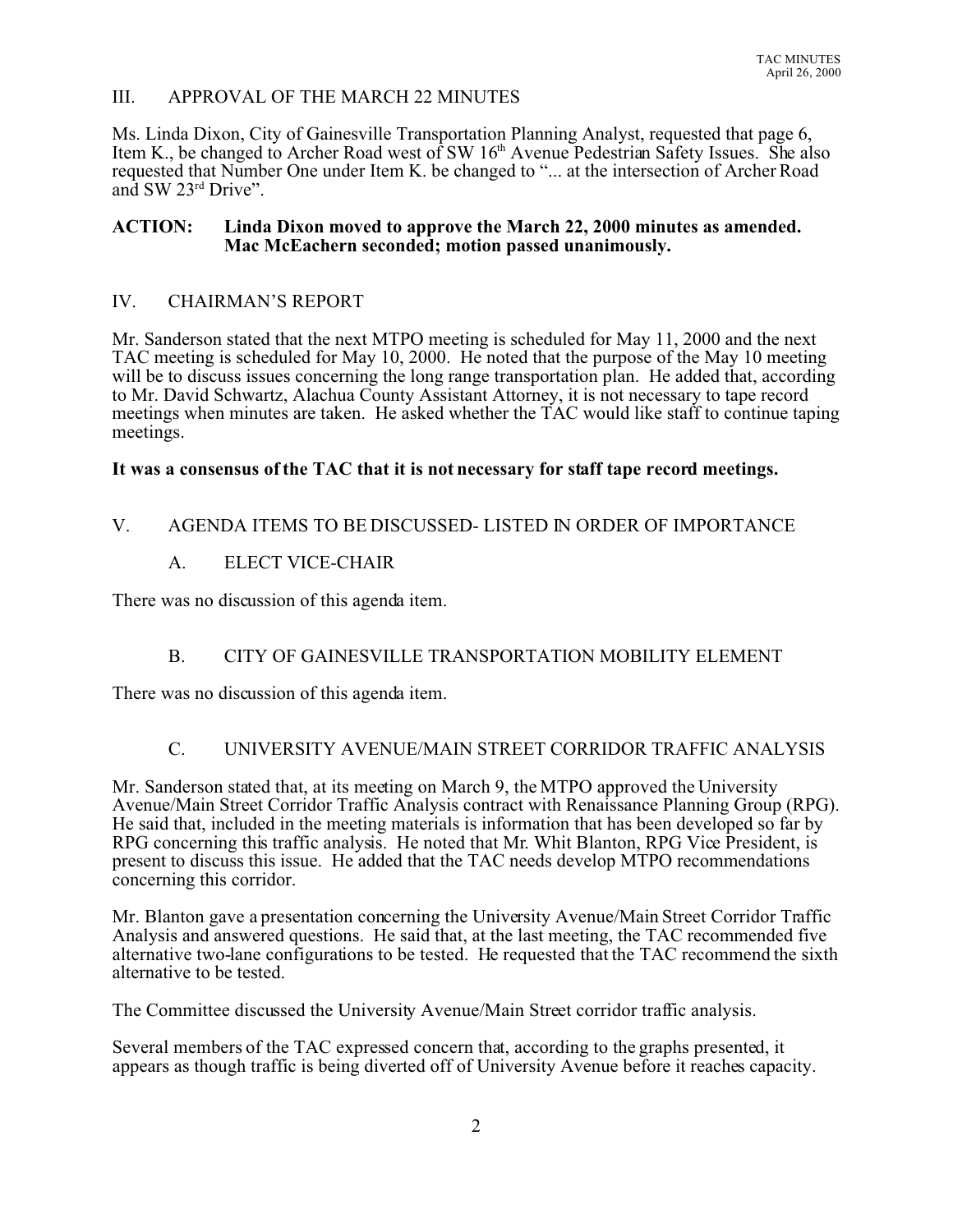Mr. Charles Justice, North Central Florida Regional Planning Council Executive Director, questioned why traffic would divert off of Main Street and go to NW 34<sup>th</sup> Street. He said that this does not seem feasible because NW 34th Street is a two-lane roadway. Also, he requested that Mr. Blanton provide graphs to depict during which hours the alternate routes such as NW 8th Avenue, NW 34<sup>th</sup> Street and NW 13<sup>th</sup> Street would exceed peak capacity.

Mr. Rob Ayers, FDOT Regional Planning Administrator, stated that the Art Plans should be the sole source used for Level of Service data. He requested that cautions concerning the margin of error be included in RPG's analysis.

Mr. Sanderson asked whether the analysis measured changes in air quality.

Mr. Blanton explained vehicle miles traveled is used as a surrogate for air quality measures.

Mr. Ayers recommended testing the widening of University Avenue between west 34<sup>th</sup> Street and Waldo Road and Main Street between Depot Avenue and North 16<sup>th</sup> Avenue as the sixth alternative. He also suggested an analysis of widening Depot Avenue from Archer Road to Main Street.

Mr. Brian Kanely suggested that the MTPO choose the sixth alternative to be tested.

### **It was a consensus of the TAC to add the University Avenue/Main Street corridor analysis to the May 10 meeting agenda for further discussion.**

### D. STATE ROAD (SR) 26/26A - WEST OF W. 34TH STREET

Mr. Sanderson stated that, on June 10, 1999 the MTPO amended the Long Range Transportation Plan to:

- 1. request that FDOT stop working on the project development and environmental study for the one-way pair project because the MTPO will be updating its long range transportation plan by February 2001 and the plan update will include developing a community's future vision for the transportation system in the Gainesville Metropolitan Area, including the future function of SR 26/26A in the University and Downtown area; and
- 2 request that the Alachua County Traffic Safety Team (ACTST) develop recommendations for the MTPO concerning both short and long term modifications that should be made to improve traffic safety along SR 26 from NW 38th Street east to Main Street and SR 26A from NW 38th Street east to W. University Avenue.

He said that, last September, the MTPO amended the long range transportation plan to revise the SR 26/26A project to read "modifications to enhance the Westgate commercial area, including bicycle, pedestrian and transit projects, on SR 26/26A from W 38th Street to W 34th Street; and road, safety and landscape modifications for two-way traffic on SR 26/26A from W 38th Street to North-South Drive." He also said that, on October 20, Citizens Advisory Committee (CAC) and TAC requested that FDOT District 2 staff provide additional information for SR 26/26A, including existing and Year 2020 level of service for two-lane divided, three-lane divided and four-lane divided facilities. He noted that CAC, TAC and Bicycle/Pedestrian Advisory Board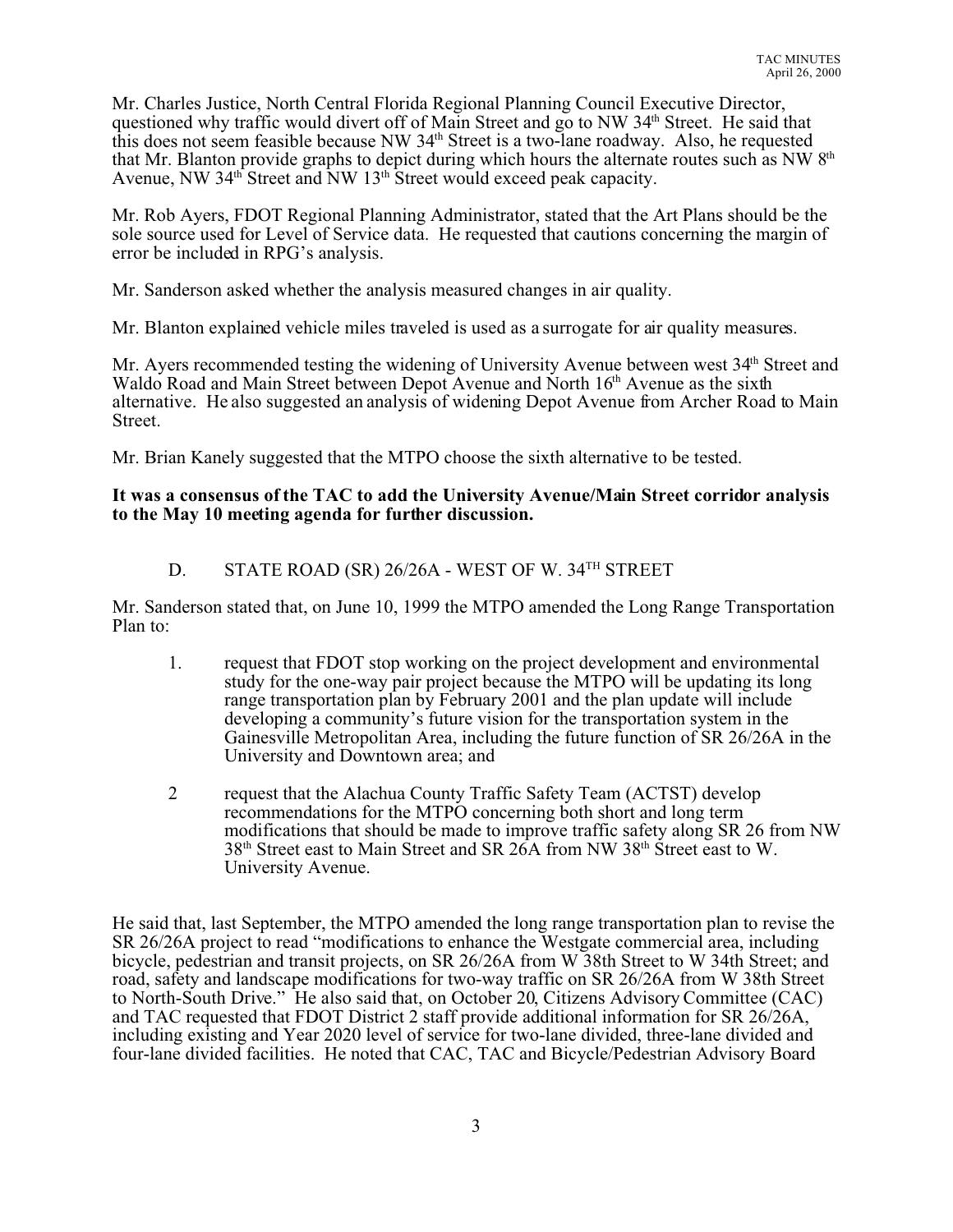(B/PAB) recommendations concerning this agenda item are listed in the meeting materials. He reviewed the TAC recommendations.

Mr. Ayers discussed the proposed SR 26/26A modifications west of W 34<sup>th</sup> Street and answered questions. He said that the FDOT will request a final recommendation from the MTPO in June.

The TAC discussed the proposed SR 26/26A modifications.

#### **ACTION: Mac McEachern moved to recommend that the MTPO approve the Transportation System Management (TSM) Option for State Roads 26A west of W. 34th Street including the addition of turn lanes, signal retimings and maintaining one through lane in each direction. Rob Ayers seconded.**

The TAC continued to discuss the proposed SR 26/26A modifications.

**ACTION: Linda Dixon moved a substitute motion to recommend that the MTPO approve the reconstruction of State Roads 26A as a typical two-lane urban section west of 34th Street including curb and gutter, bike lanes, sidewalks on both sides, a center turn lane, extra wide medians and appropriate intersection turn lanes. Patricia Reynolds seconded.**

**Brian Kanely called the question on the substitute motion. Question call passed uanimously.**

**ACTION ON SUBSTITUTE MOTION: Motion failed 6 to 8.**

The TAC continued to discuss the proposed SR 26/26A modifications.

**ACTION ON ORIGINAL MOTION: Motion failed 5 to 9.**

**ACTION: Bill Lecher moved to recommend that the MTPO approve a two-lanes westbound and one-lane eastbound option for State Roads 26A west of W. 34th Street. Brian Kanely seconded.**

**Brian Kanely called the question. Question call passed unanimously.**

**ACTION: Motion passed 11 to 3.**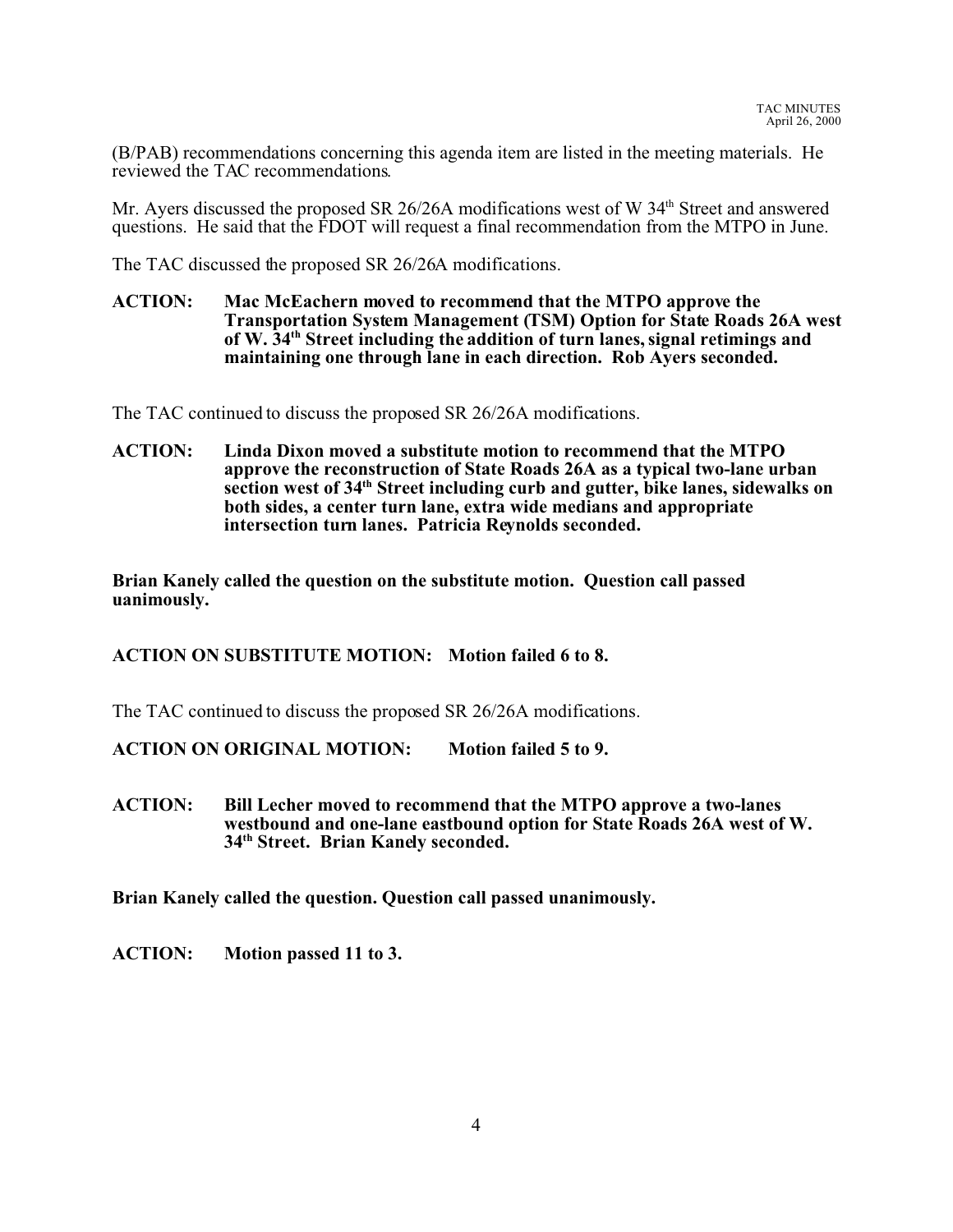E. SR 26/26A - W. 34TH STREET TO MAIN STREET

Mr. Ayers discussed the ACTST recommendations concerning this corridor. He requested that the TAC assess the recommendations for implementation in the SR 26/26A project.

The TAC discussed the ACTST recommendations.

#### **ACTION: Rob Ayers moved to recommend that the MTPO approve the implementation of ATST recommendation #1: Construct a half-signal on SR 26 and reconstruct the ramp from SR 26A to SR 26. Brian Kanely seconded; motion passed unanimously.**

Mr. Ayers reviewed the remaining ACTST recommendations and answered questions.

### **ACTION: Jeff Logan moved to recommend that the MTPO approve the:**

- **1. short term implementation of ACTST recommendations (see Exhibit 1) 3, 4, 5, 6, 7a and 7b; and**
- **2. long term implementation of ACTST recommendations 2 and 8.**

#### **Brian Kanely seconded; motion passed unanimously.**

- F. TRANSPORTATION ENHANCEMENT PROGRAM
	- 1. YEAR 2000 APPLICATIONS ALACHUA COUNTY

There was no discussion of this agenda item.

2. YEAR 2000 APPLICATIONS - MTPO

Mr. Sanderson stated that, included in the meeting materials, is a March 21 letter from FDOT discussing this year's procedure relating to transportation enhancement projects. He said that the TAC needs to decide if the MTPO should submit any new applications this year. He said that, according to this letter, the steps in this year's process are:

- 1. MTPO applications should be submitted to FDOT by June 15;
- 2. by September 1, FDOT will provide notification determining eligibility; and
- 3. by October 1, the MTPO will submit its final priority ranking of enhancement projects.

He added that staff recommends that no new applications be submitted.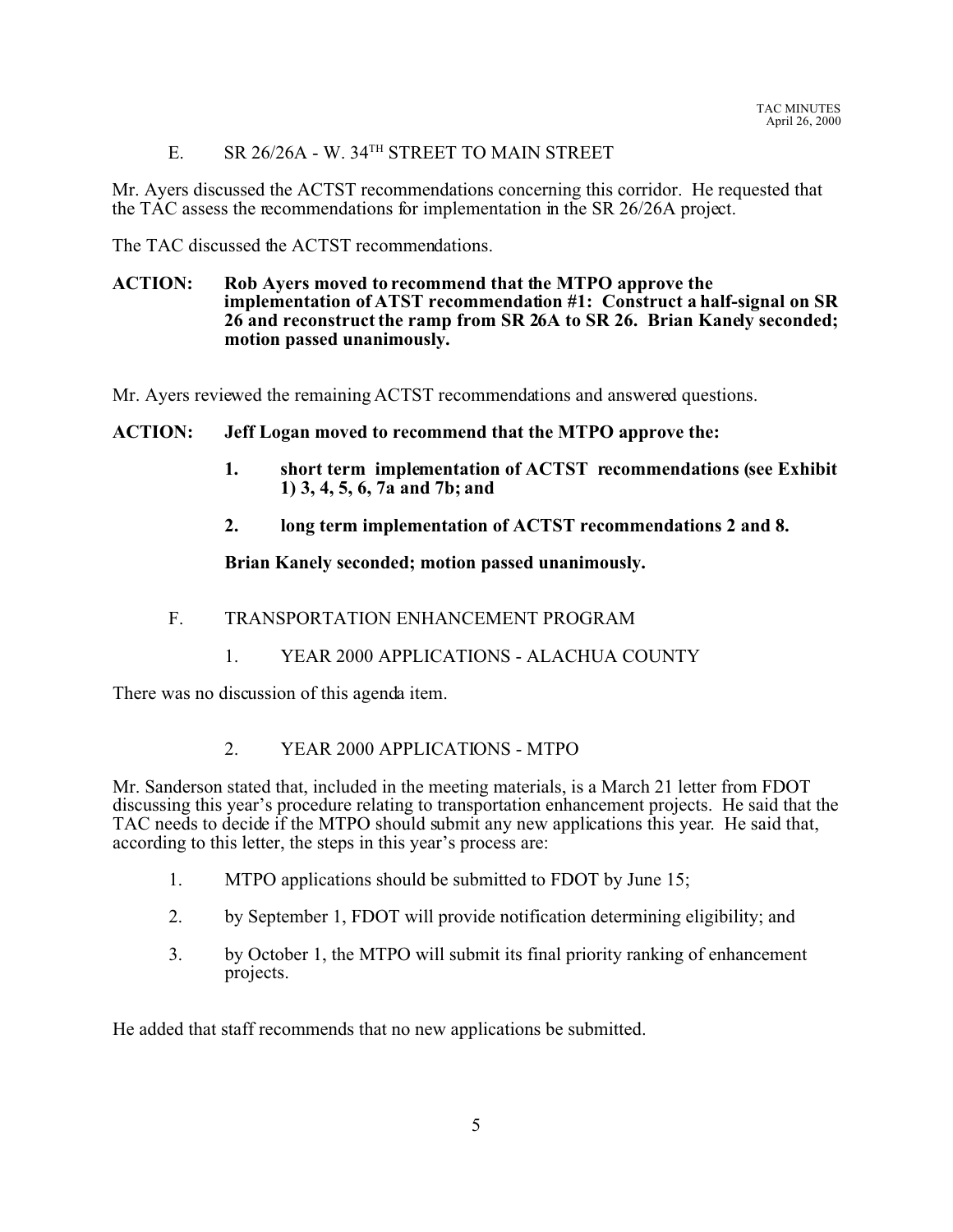Mr. Ayers noted that the application to construct sidewalks on SW 24<sup>th</sup> Avenue may not be valid.

### **ACTION: Jeff Logan moved to recommend that the MTPO not prepare additional transportation enhancement applications unless the FDOT determines that the application for the construction of sidewalks on SW 24th Avenue is not valid. Bill Lecher seconded; motion passed unanimously.**

### G. FISCAL YEAR 2000/2001 UNIFIED PLANNING WORK PROGRAM (UPWP)

Mr. Sanderson stated that the staff services agreement between the MTPO and the North Central Florida Regional Planning Council requires the annual submission of the budget for the support of the transportation planning staff. He said that, therefore, we are forwarding for your consideration the UPWP. The UPWP outlines and describes planning efforts to be undertaken by participating agencies to maintain a comprehensive, cooperative and continuing transportation planning program in the Gainesville Urbanized Area. He said that staff recommends that the TAC approve the UPWP.

Ms. Linda Dixon stated that Table 1, Agency Participation Table for Fiscal Year 2000/2001 needs to be updated. She said that she will provide staff with the current information.

Mr. Ayers stated there are some administrative changes which should be made to the UPWP. He said that he would communicate these changes to staff.

Mr. Ayers suggested that staff track development on a regular basis rather than every five years. He said that FDOT, Alachua County and the City of Gainesville need to do a better job getting Level of Service (LOS) data to staff. He said that, because of this problem, the LOS project is overdue. He suggested that funds from UPWP Task Number 3.5 be moved to the LOS project in order to provide assistance to finish this task. He also suggested that Alachua County and the City of Gainesville provide staff assistance to help complete this project.

Mr. Sanderson stated that funds should not be moved from Task Number 3.5 to the Level of Service. He said that he would welcome any additional staff support that Alachua County or the City of Gainesville could provide.

#### **ACTION: Mac McEachern moved recommend that the MTPO approve the Fiscal Year 2000/2001 UPWP with the understanding that staff will revise the work program as recommended by City of Gainesville and Florida Department of Transportation staff. Jeff Logan seconded; motion passed unanimously.**

### H. SR 20 LANDSCAPE PLAN

Mr. Sanderson stated that, at its meeting in April, the MTPO discussed FDOT maintenance issues on SR 20/Hawthorne Road near Prairie Creek. He said that, during discussion of this agenda item, the MTPO approved a motion to request that FDOT change the level of maintenance on this portion of SR 20 from rural to urban and to request that the Design Team complete its review of this project at its next meeting on April 25 and forward its recommendations to the MTPO Advisory Committees. He briefly reviewed the Design Team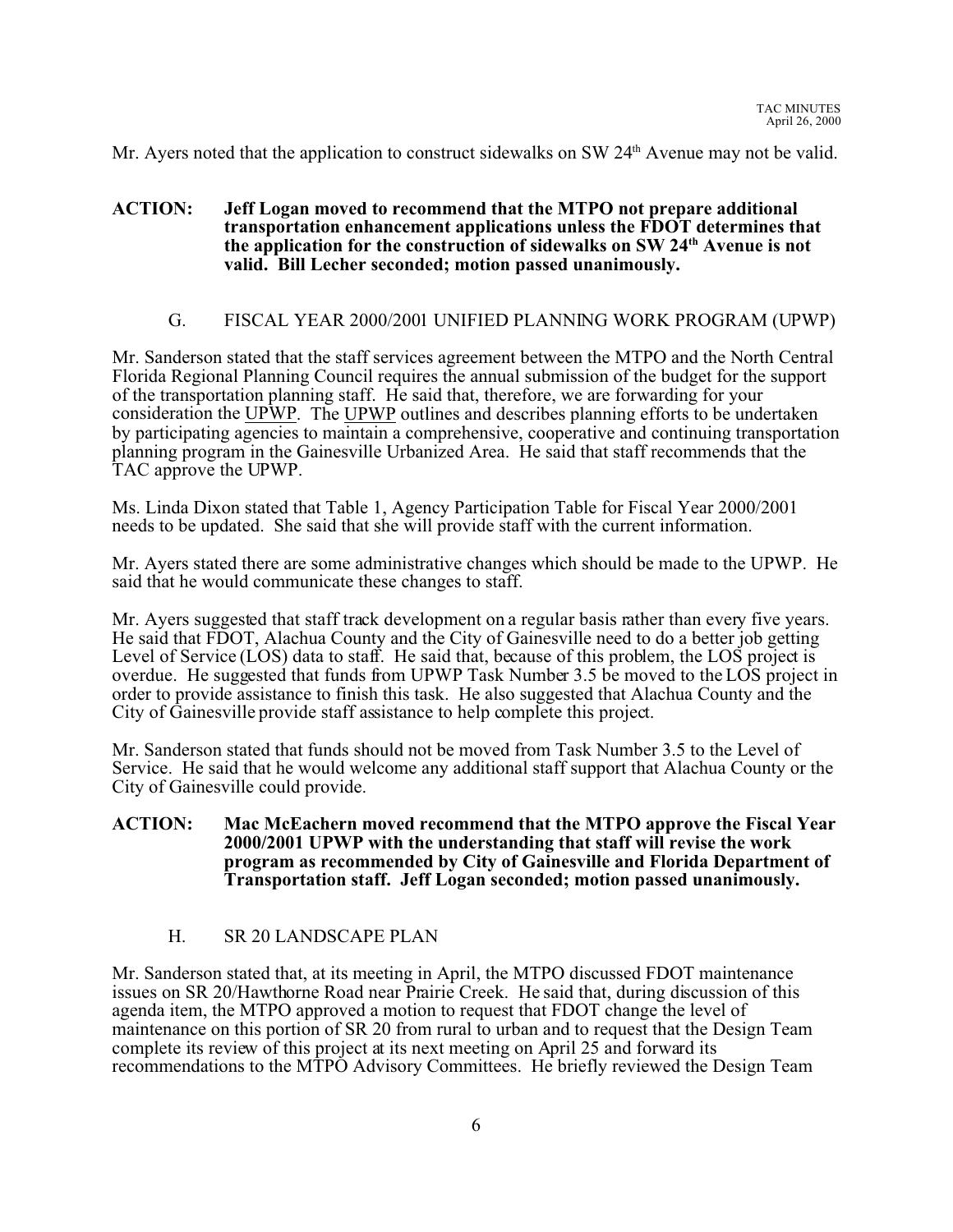recommendations. He said that this agenda item is for information only and that no action is required.

The TAC reviewed and discussed the SR 20 landscape plan.

## I. U.S. 441 AT GAINESVILLE HIGH SCHOOL - ACCESS MODIFICATIONS

Mr. Sanderson stated that, at its March meeting, the Design Team reviewed the enclosed design plans for access modifications on U.S. 441 at Gainesville High School between NW  $16<sup>th</sup>$  and NW  $21<sup>st</sup>$  Avenue. He said that, during this review, the Design Team approved a motion to recommend that the MTPO approve FDOT's proposed design plans. He said that this agenda item is for information only and that no action is required.

The TAC reviewed and discussed the proposed U.S. 441 at Gainesville High School access modifications.

## J. ARCHER ROAD AND SW 16TH AVENUE PEDESTRIAN SAFETY ISSUES

Mr. Sanderson stated that, at its November meeting, the MTPO discussed bicycle and pedestrian safety issues on Archer Road near SW  $16<sup>th</sup>$  Avenue. He said that, at this meeting, the MTPO referred the issue of crosswalks at bus stop locations along this portion of Archer road and the 1993 Archer Road Bicycle and Pedestrian Safety Study to the MTPO Advisory Committees. He reviewed the history of recommendations and actions taken by the TAC and CAC concerning this issue. He added that the TAC needs to develop MTPO recommendations concerning this issue.

Ms. Dixon discussed the Archer Road and SW 16<sup>th</sup> Avenue project and answered questions.

The TAC discussed the Archer Road and SW 16<sup>th</sup> Avenue project.

#### **ACTION: Bob Elmore moved to recommend that the MTPO approve the proposed Archer Road and SW 16th Avenue project description (see Exhibit 2) including retaining a right-turn only onto Archer Road from SW 23rd Street. Jeff Logan seconded; motion passed unanimously.**

### K. NW 34<sup>TH</sup> STREET INTERSECTION MODIFICATIONS

Mr. Sanderson stated that, at its April 6 meeting, the MTPO approved a motion to request that FDOT delete the right-of-way funds that are programmed for Fiscal Year 2000/2001 in FDOT's Work Program and to continue work on the design for this project for both the NW  $8<sup>th</sup>$  and NW 16<sup>th</sup> Avenue intersections that is multi-modal and that this design process incorporate adequate public involvement in this project. He added that the Design Team, at its April 25 meeting, approved a motion to recommend that the MTPO request that FDOT upgrade the traffic signals and install pedestrian crosswalks in accordance with MTPO policies and maintain the current intersection geometry. He said that this agenda item is for information only and that no action is required.